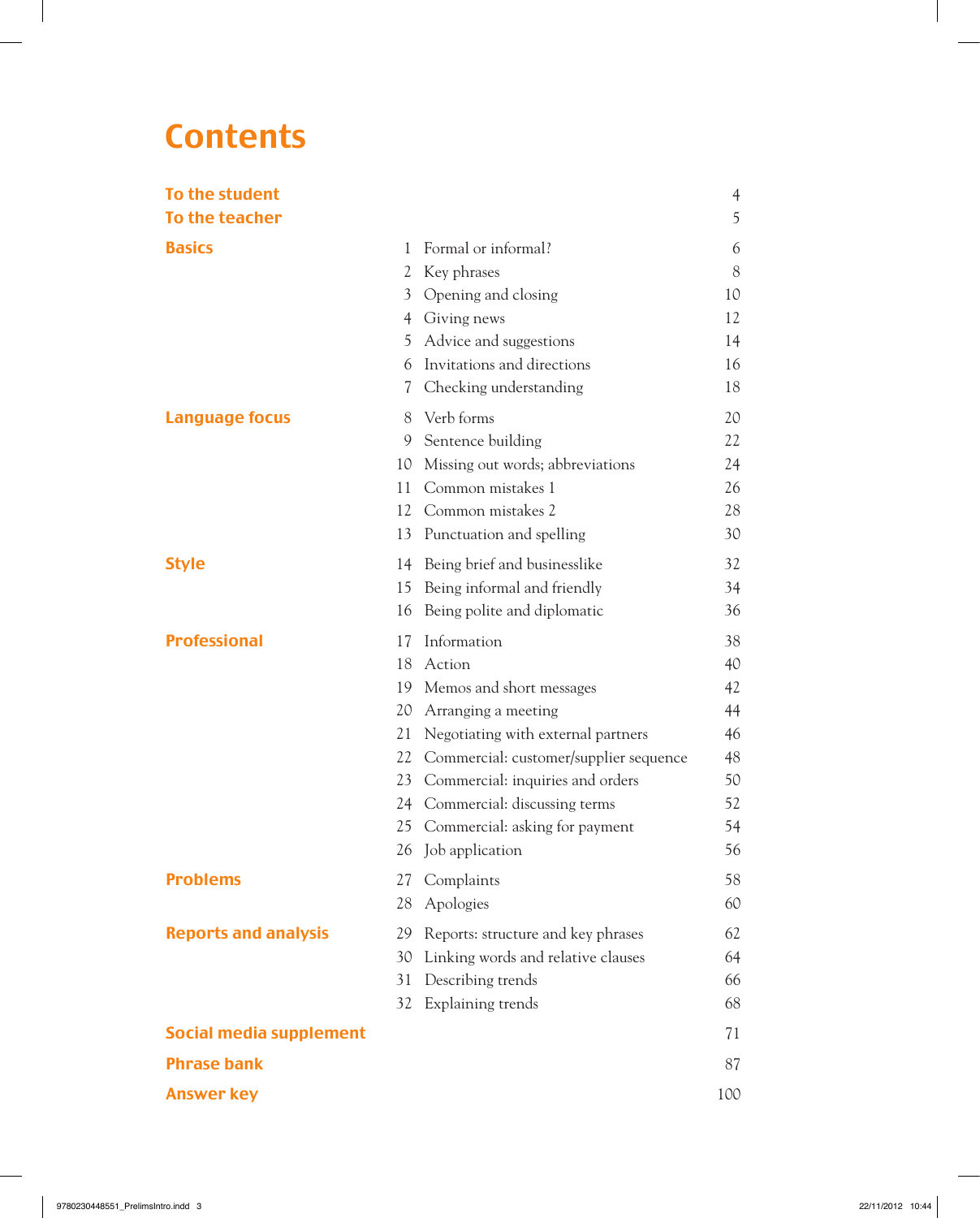# 1 Formal or informal?

## A **First, read the information about email writing styles.**

It is helpful to think about three writing styles, although in real life the differences are not so clear.

| Formal | This is the style of an old-fashioned letter. Ideas are presented politely and carefully, |
|--------|-------------------------------------------------------------------------------------------|
|        | and there is much use of fixed expressions and long words. Grammar and punctuation        |
|        | are important. This style is not so common, but you can find it if the subject matter is  |
|        | serious (for example a complaint), in emails to customers where you want to make a good   |
|        | impression, or in some cultures where a more formal style is expected.                    |
|        |                                                                                           |

- Neutral This is the most common style in professional/work emails. The writer and reader are both busy, so the language is simple, clear and direct. There is often a friendly opening line. Sentences are short and there is use of contractions (*I've* for *I have* etc.).
- Informal This is the style for emails between friends. The email might include personal news, funny comments etc. This style is close to speech, and has informal words and conversational expressions. Many people now choose social media rather than email to communicate with friends: with social media the style is even more informal.

Most real emails are basically neutral, but with some elements of formality or informality depending on the context. Mixing styles is okay to some extent, but don't mix styles at the two extremes.

### **Now match the more informal phrases (1–16) with the more formal phrases (a–p).**

| Informal                    |                                                                                                                                                                                                                                                                         | Formal                                                     |
|-----------------------------|-------------------------------------------------------------------------------------------------------------------------------------------------------------------------------------------------------------------------------------------------------------------------|------------------------------------------------------------|
| What do you need? <u>d</u>  |                                                                                                                                                                                                                                                                         | a) Unfortunately I will not be able to attend the meeting. |
| Thanks for your email.      | b)                                                                                                                                                                                                                                                                      | I can assure you that                                      |
| Sorry, I can't make it.     | c)                                                                                                                                                                                                                                                                      | I will take the necessary action to solve this issue.      |
| Could you $\dots$ ? $\dots$ | d)                                                                                                                                                                                                                                                                      | Please let us know your requirements.                      |
|                             | e)                                                                                                                                                                                                                                                                      | I was wondering if you could ?                             |
| You haven't                 | f)                                                                                                                                                                                                                                                                      | We regret to advise you that                               |
|                             | g)                                                                                                                                                                                                                                                                      | Thank you for your email of 12 February.                   |
|                             |                                                                                                                                                                                                                                                                         | h) We note from our records that you have not $\dots$      |
|                             | $\mathbf{i}$                                                                                                                                                                                                                                                            | I look forward to meeting you next week.                   |
|                             | $\mathbf{j}$                                                                                                                                                                                                                                                            | With reference to  (or Regarding )                         |
|                             |                                                                                                                                                                                                                                                                         | k) Would you like me to $\dots$ ?                          |
|                             | $\left( \mathbf{I}\right)$                                                                                                                                                                                                                                              | I would be grateful if you could                           |
|                             |                                                                                                                                                                                                                                                                         | m) Please accept my apologies for                          |
|                             |                                                                                                                                                                                                                                                                         | $n)$ It is necessary for me to                             |
|                             |                                                                                                                                                                                                                                                                         | o) We would like to remind you that                        |
| 16 See you next week.       | p)                                                                                                                                                                                                                                                                      | However  / In addition  / Therefore                        |
|                             | I promise $\dots$ $\dots$<br>I'm sorry to tell you that<br>I'll deal with this.<br>Don't forget that<br>10 I need to $\dots$ $\dots$<br>11 Shall $12$<br>12 But  / Also  / So $\frac{1}{2}$<br>13 Please $\ldots$<br>14 I'm really sorry about $\dots$ $\dots$<br>15 Re |                                                            |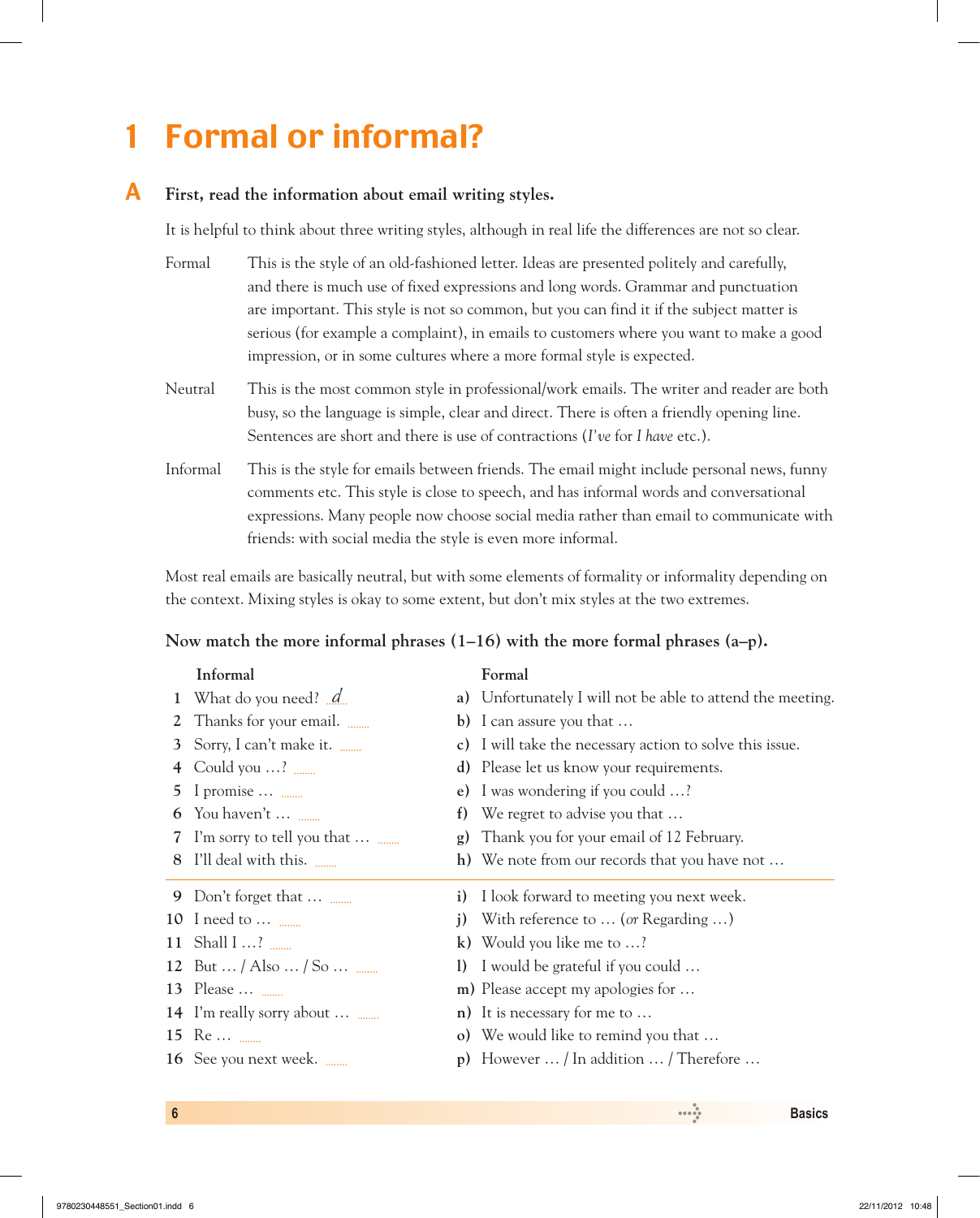# 22 Commercial: customer/supplier sequence

## A **Match words (1–6) with definitions (a–f).**

| 1 a complaint                      | a) a request by a customer for a company to supply products                             |
|------------------------------------|-----------------------------------------------------------------------------------------|
| 2 an invoice                       | b) a document you get from someone showing you have given them money                    |
| 3 a quotation/quote $\frac{1}{2}$  | c) a question you ask in order to get information                                       |
| 4 an inquiry                       | <b>d</b> ) a document showing products you bought and must pay for $(= a \text{ bill})$ |
| 5 a receipt                        | e) something you say or write when you are not satisfied or not happy                   |
| $6$ an order $\ldots$              | f) the price someone says they will charge you for doing a piece of work                |
| From the list shows $(1, 6)$ find. |                                                                                         |

## **From the list above (1–6) find:**

- **i)** three documents sent by the customer to the supplier  $\frac{1}{\text{num}}$ /  $\frac{1}{\text{num}}$
- ii) three documents sent by the supplier to the customer  $\frac{1}{\text{num}}$  / <u>where</u>

## B **Complete this typical customer/supplier sequence with words from the box.**

|   |              |  |  |  |  | a complaint information an inquiry an invoice (with the goods)                                                                                                                                                                                                                          |  |
|---|--------------|--|--|--|--|-----------------------------------------------------------------------------------------------------------------------------------------------------------------------------------------------------------------------------------------------------------------------------------------|--|
|   |              |  |  |  |  | the issue an order a payment a quotation the quotation a receipt                                                                                                                                                                                                                        |  |
|   | The customer |  |  |  |  | The supplier                                                                                                                                                                                                                                                                            |  |
|   |              |  |  |  |  |                                                                                                                                                                                                                                                                                         |  |
|   |              |  |  |  |  | 3 requests $\overbrace{\hspace{2cm}} 4$ gives $\overbrace{\hspace{2cm}} 4$                                                                                                                                                                                                              |  |
|   |              |  |  |  |  |                                                                                                                                                                                                                                                                                         |  |
|   |              |  |  |  |  |                                                                                                                                                                                                                                                                                         |  |
| 9 |              |  |  |  |  | makes $\frac{1}{2}$ a sends $\frac{1}{2}$ and $\frac{1}{2}$ and $\frac{1}{2}$ and $\frac{1}{2}$ and $\frac{1}{2}$ and $\frac{1}{2}$ and $\frac{1}{2}$ and $\frac{1}{2}$ and $\frac{1}{2}$ and $\frac{1}{2}$ and $\frac{1}{2}$ and $\frac{1}{2}$ and $\frac{1}{2}$ and $\frac{1}{2}$ and |  |
|   |              |  |  |  |  |                                                                                                                                                                                                                                                                                         |  |

 C **Below you will see eight emails between a supplier of ornamental plants and a hotel manager. Put them into the correct order. Section B will help you.**

**a)**

Thank you for your email received today. We supply and maintain large, ornamental plants for hotel lobbies and company reception areas. We have been in business for more than ten years and have some of the city's biggest hotels among our clients. Please see the attached document for more details of our products and prices. If you need any more information, please let me know.

**b)**

I saw your advertisement in a recent copy of Hotel and Catering Monthly. I am interested in your Plant Solutions service for hotel lobbies. Please send more details.

**c)**

Your visit to our hotel last Tuesday was very useful, and I now have the agreement of my line manager to go ahead with the contract. I am attaching our order as a pdf. Please acknowledge receipt of this email and give us a delivery date.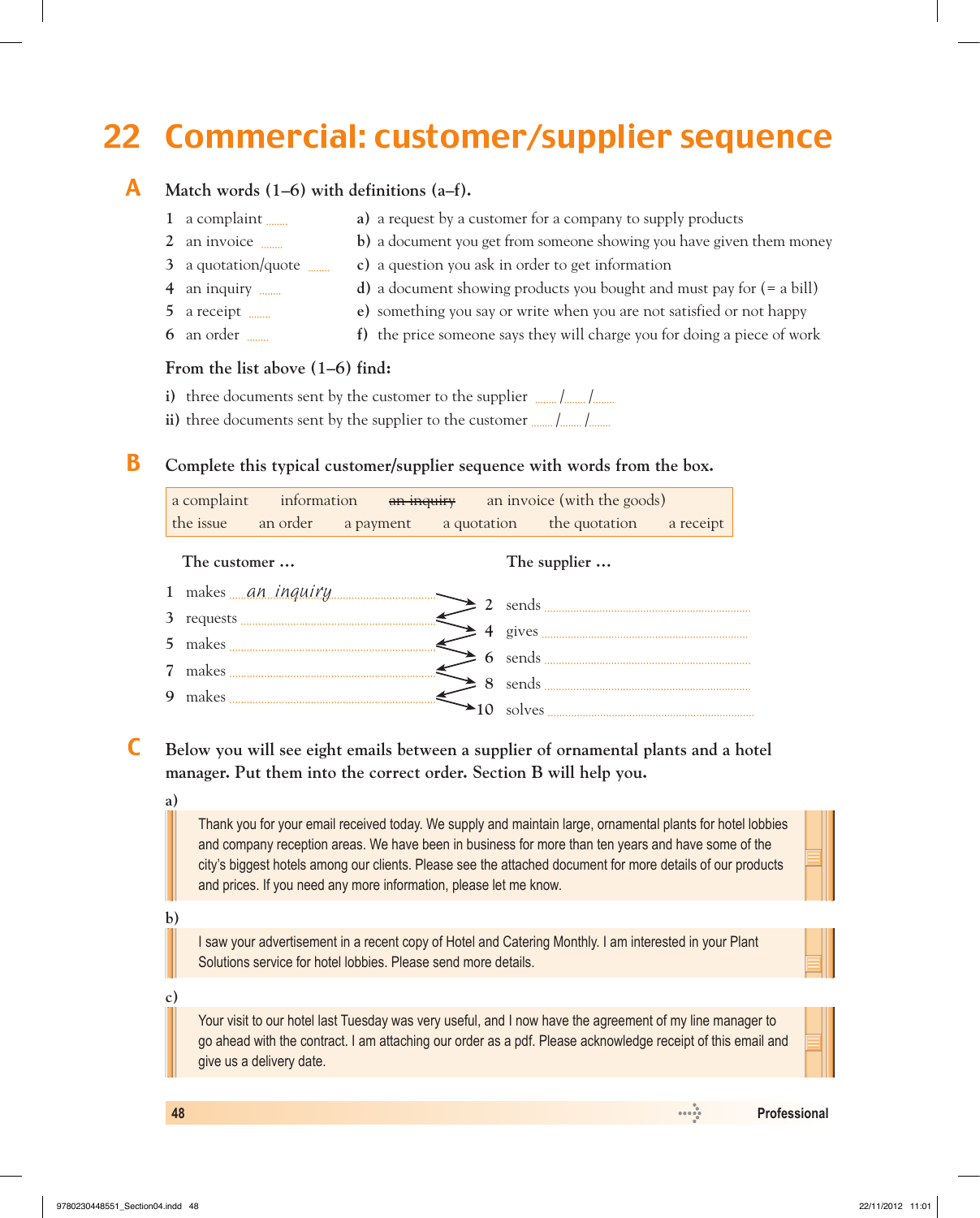# Arrangements

# **Meetings**

|                                       | Neutral                                                                                                                                                                   | Informal                                                                                                                      |  |
|---------------------------------------|---------------------------------------------------------------------------------------------------------------------------------------------------------------------------|-------------------------------------------------------------------------------------------------------------------------------|--|
| Reason for writing                    | I'm writing to arrange a time for our meeting.                                                                                                                            | Just a quick note to arrange a time<br>to meet.                                                                               |  |
|                                       | What time would be convenient for you?                                                                                                                                    | When would suit you?                                                                                                          |  |
| Suggesting time/place                 | Could we meet on [day] at [time]?                                                                                                                                         | How about [day] at [time]?<br>Are you free sometime next week?                                                                |  |
| Saying when you<br>are (are not) free | I would be able to attend the meeting on<br>Thursday morning.                                                                                                             | I'm free Thursday am.                                                                                                         |  |
|                                       | I'm out of the office until 2pm.<br>Any time after that would be fine.<br>Unfortunately I can't manage next Monday.                                                       | I won't be around until after lunch.<br>Any time after that is okay.<br>Sorry, can't make it next Monday.                     |  |
| Confirming                            | I'd like to confirm<br>That's fine. I will call/email you tomorrow<br>to confirm the details.                                                                             | Thursday is good for me.<br>That should be okay. I'll get back<br>to you if there's a problem.                                |  |
| Changing<br>arrangements              | This is to let you know that I will not be able<br>to attend the meeting next Thursday.<br>I wonder if we could move it to ?<br>I apologize for any inconvenience caused. | Re our meeting next week,<br>sorry but I can't make Thursday.<br>How about  instead?<br>Sorry for the inconvenience.          |  |
| Close                                 | I look forward to meeting you in Brussels.<br>Let me know if you need to change<br>the arrangements.                                                                      | See you in Brussels.<br>Give me a call if anything changes.                                                                   |  |
| Invitations                           |                                                                                                                                                                           |                                                                                                                               |  |
| Inviting                              | I would like to invite you to attend<br>Your presence at  will be very useful.<br>Please let me know if you are able to attend.                                           | I'm writing to invite you to<br>It would be great to see you there.<br>Please let me know if you can<br>make it.              |  |
| Preparations                          | Before the meeting it would be useful if<br>It would be helpful if you could bring                                                                                        | Please  before the meeting.<br>Please bring to the meeting                                                                    |  |
| Accepting                             | Thank you for your kind invitation.<br>The date you suggest is fine.<br>I would be delighted to attend the meeting.                                                       | Thanks a lot for the invitation.<br>The date's fine for me.<br>I'd love to come to the meeting.                               |  |
| Refusing                              | Thank you for your kind invitation.<br>Unfortunately, I have another appointment<br>in my schedule on that day.                                                           | Thanks a lot for your kind invitation.<br>Unfortunately, I have something<br>else on that day. Please accept<br>my apologies. |  |
|                                       | I hope we will have the opportunity to meet<br>on another occasion in the near future.<br>I am sure the meeting will be a great success.                                  | I hope we can meet up soon.                                                                                                   |  |
|                                       |                                                                                                                                                                           | Good luck with the meeting.                                                                                                   |  |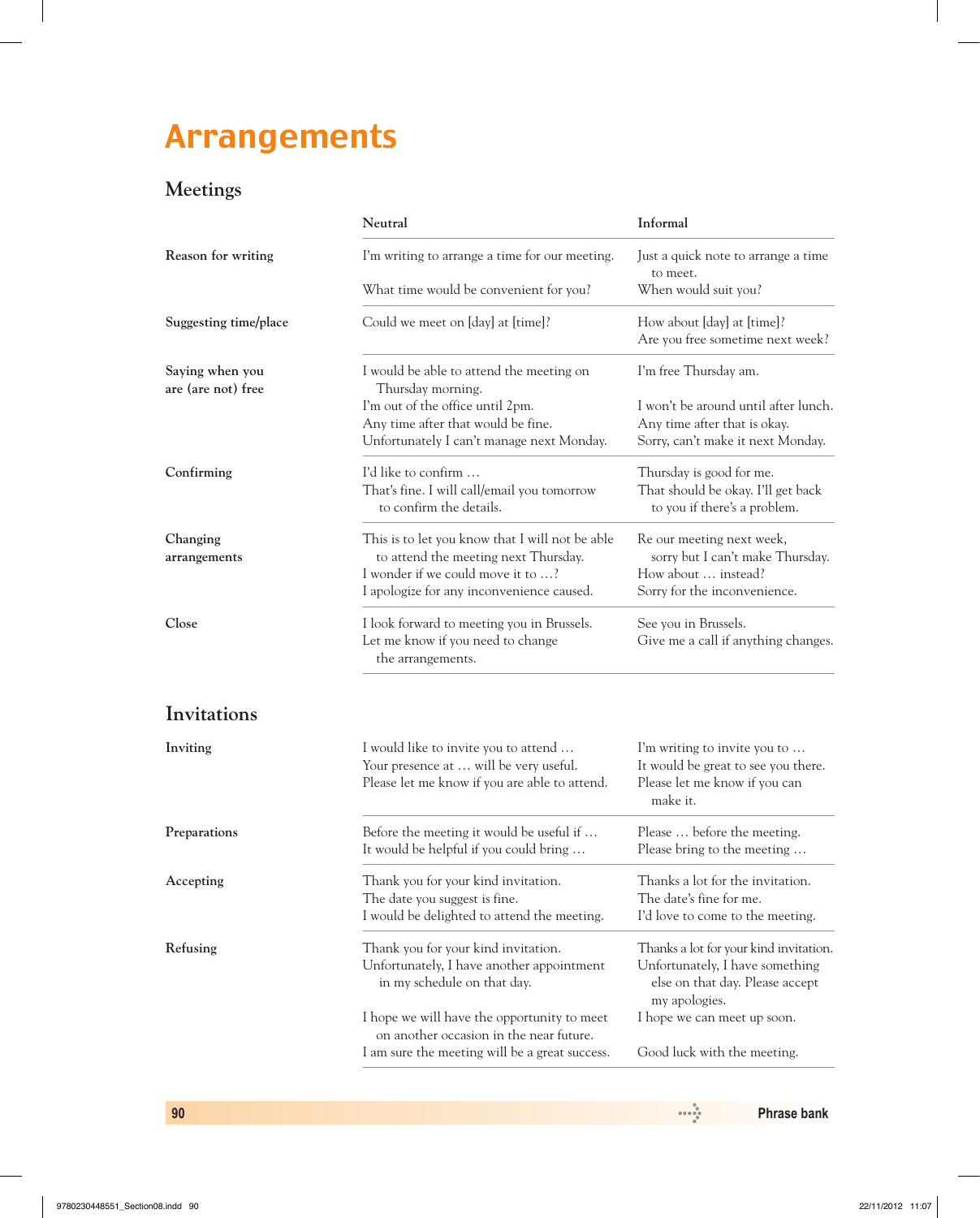**d)**

Further to your last email, I am happy to provide you with the information you need:

- On an order for just 12 plants we could not give any discount. We believe our prices are very competitive and offer excellent value for money.
- Our terms of payment are 30 days from date of invoice.
- Yes, it would be useful to come to the site. Is next Tuesday morning at 10am convenient for you? I can use the opportunity to clarify any other questions that you might have.

## **e)**

I am writing about a visit by one of your maintenance staff earlier today. He left a lot of water on the carpets where he had watered the plants. This was not the high standard of service that we have come to expect from you in the past.

### **f)**

Thanks for your prompt reply. I am interested in obtaining four large plants for our lobby (variety 'Grandifolia') and a further eight for the restaurant area (variety 'Graciosa'). Would you give a discount on an order of this size? Also, can you state your terms of payment as I could not find these on the document you attached? One final thing – do you need to come to the site to see if there is sufficient light? Our address is below.

## **g)**

We are very sorry to hear that the service you received from our company was not up to the usual standard. Unfortunately, a lot of our regular maintenance staff have been ill recently and we had to employ temporary workers. We appreciate the time you have taken to bring this matter to our attention, and as we value our good customer relations we are happy to give you one week's free maintenance. We will also pay any carpet cleaning bill relating specifically to this issue (please forward the bill to me). I apologize again for any inconvenience caused.

## **h)**

We attach an invoice for the supply of 12 ornamental plants to your hotel last week. We would like to remind you that our terms are 30 days. Thank you.

Email order: **1**  $\cancel{b}$  **2**  $\frac{1}{2}$  **3**  $\frac{1}{2}$  **4**  $\frac{1}{2}$  **5**  $\frac{1}{2}$  **6**  $\frac{1}{2}$  (later …) **7**  $\frac{1}{2}$  **8**  $\frac{1}{2}$ 

## D **Find a word (or phrase) from the emails above which mean:**

- **1** (email a) to provide people with something that they need. *supply* must consider the vertex of  $\frac{1}{2}$
- **2**  (email b) words or pictures that try to persuade people to buy a product.
- **3**  (email c) to tell someone in writing that you have received something.
- **4**  (email d) a good relationship between quality (or quantity) and price.
- **5**  (email e) a level of quality, especially one that people consider acceptable.
- **6**  (email f) the conditions of a business or legal agreement.
- **7**  (email g) to tell someone you are sorry for doing something wrong.
- **8**  (email h) to make someone remember something that they must do.